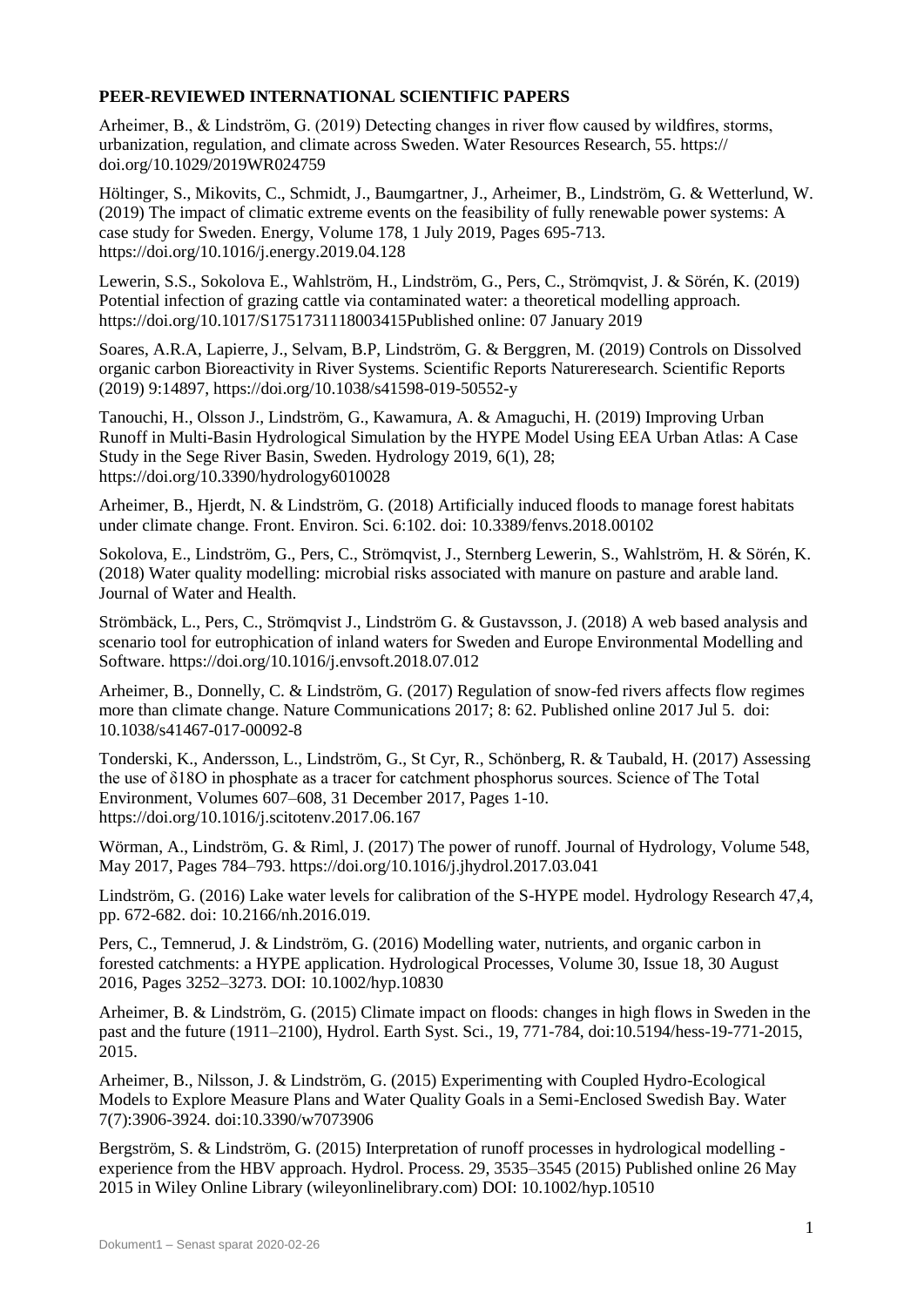Ceola, S., Arheimer, B., Baratti, E., Blöschl, G., Capell, R., Castellarin, A., Freer, J., Han, D., Hrachowitz, M., Hundecha, Y., Hutton, C., Lindström, G., Montanari, A., Nijzink, R., Parajka, J., Toth, E. Viglione, A. & Wagener, T. (2015) Virtual laboratories: new opportunities for collaborative water science, Hydrol. Earth Syst. Sci., 19:2101-2117, doi:10.5194/hess-19-2101-2015

Thirel G., Andréassian, V., Perrin, C., Audouy, J.-N., Berthet, L., Edwards, P., Folton, N., Furusho, C., Kuentz, A., Lerat, J., Lindström, G., Martin, E., Mathevet, T., Merz, R., Parajka, J., Ruelland D. & Vaze, J. (2015) Hydrology under change: an evaluation protocol to investigate how hydrological models deal with changing catchments. Hydrological Sciences Journal, 60:7-8, 1184-1199: DOI:10.1080/02626667.2014.967248

Arheimer, B. & Lindström, G. (2014) Electricity vs Ecosystems – understanding and predicting hydropower impact on Swedish river flow. In: Evolving Water Resources Systems: Understanding, Predicting and Managing Water–Society Interactions Proceedings of ICWRS2014, Bologna, Italy, June 2014 (IAHS Publ. 364, 2014). Pages 313-319.

Bergstrand, M., Asp, S. & Lindström, G. (2014) Nationwide hydrological statistics for Sweden with high resolution using the hydrological model S-HYPE. Hydrology Research 45.3, 349-356. doi: 10.2166/nh.2013.010

Grimvall, A., von Brömssen, C. & Lindström, G. (2014) Using process-based models to filter out natural variability in observed concentrations of nitrogen and phosphorus in river water. Environmental Monitoring and Assessment, 186:5135-5152. doi: 10.1007/s10661-014-3765-y

Pechlivanidis, I.G., Bosshard, T., Spångmyr, H., Lindström, G., Gustafsson, D. & Arheimer, B. (2014) Uncertainty in the Swedish Operational Hydrological Forecasting Systems. ASCE proceedings: Vulnerability, Uncertainty, and Risk, 253-262. doi: 10.1061/9780784413609.026. Published online: July 07, 2014. Second International Conference on Vulnerability and Risk Analysis and Management (ICVRAM) and the Sixth International Symposium on Uncertainty, Modeling, and Analysis (ISUMA) July 13-16, 2014 | Liverpool, UK. © 2014 American Society of Civil Engineers.

Arheimer, B., Dahné, J., Donnelly, C., Lindström, G., Strömqvist, J. (2012) Water and nutrient simulations using the HYPE model for Sweden vs. the Baltic Sea basin – influence of input-data quality and scale. Hydrology Research 43(4):315-329.

Strömqvist, J., Arheimer, B., Dahné, J., Donnelly, C. & Lindström, G. (2012) Water and nutrient predictions in ungauged basins: set-up and evaluation of a model at the national scale, Hydrological Sciences Journal, 57:2, 229-247.

Arheimer, B., Lindström, G. & Olsson, J. (2011) A systematic review of sensitivities in the Swedish flood-forecasting system. Atmospheric Research 100 (2011) 275–284. doi:10.1016/j.atmosres.2010.09.013

Lindström, G., Pers, C., Rosberg, J., Strömqvist, J. & Arheimer, B. (2010) Development and testing of the HYPE (Hydrological Predictions for the Environment) water quality model for different spatial scales. Hydrology Research 41.3–4, 295-319.

Wörman, A., Lindström, G., Åkesson, A. & Riml, J. (2010) Drifting runoff periodicity during the 20th century due to changing surface water volume. Hydrological Processes, Published online in Wiley InterScience (www.interscience.wiley.com) DOI: 10.1002/hyp.7810.

Breuer, L. Huisman, J.A., Willems, P., Bormann, H., Bronstert, A., Croke, B.F.W., Frede, H.-G., Gräff, T., Hubrechts, L., Jakeman, A.J., Kite, G., Lanini, J., Leavesley, G., Lettenmaier, D.P., Lindström, G., Seibert, J., Sivapalan & M. Viney, N.R. (2009) Assessing the impact of land use change on hydrology by ensemble modeling (LUCHEM). I: Model intercomparison with current land use. Advances in Water Resources, 32, 129–146.

Huisman, J.A., Breuer, L., Bormann, H., Bronstert, A., Croke, B.F.W., Frede, H.-G., Gräff, T., Hubrechts, L., Jakeman, A.J., Kite, G., Lanini, J., Leavesley, G., Lettenmaier, D.P., Lindström, G., Seibert, J., Sivapalan, M., Viney, N.R. & Willems, P. (2009) Assessing the impact of land use change on hydrology by ensemble modeling (LUCHEM) III: Scenario analysis. Advances in Water Resources, 32, 159–170.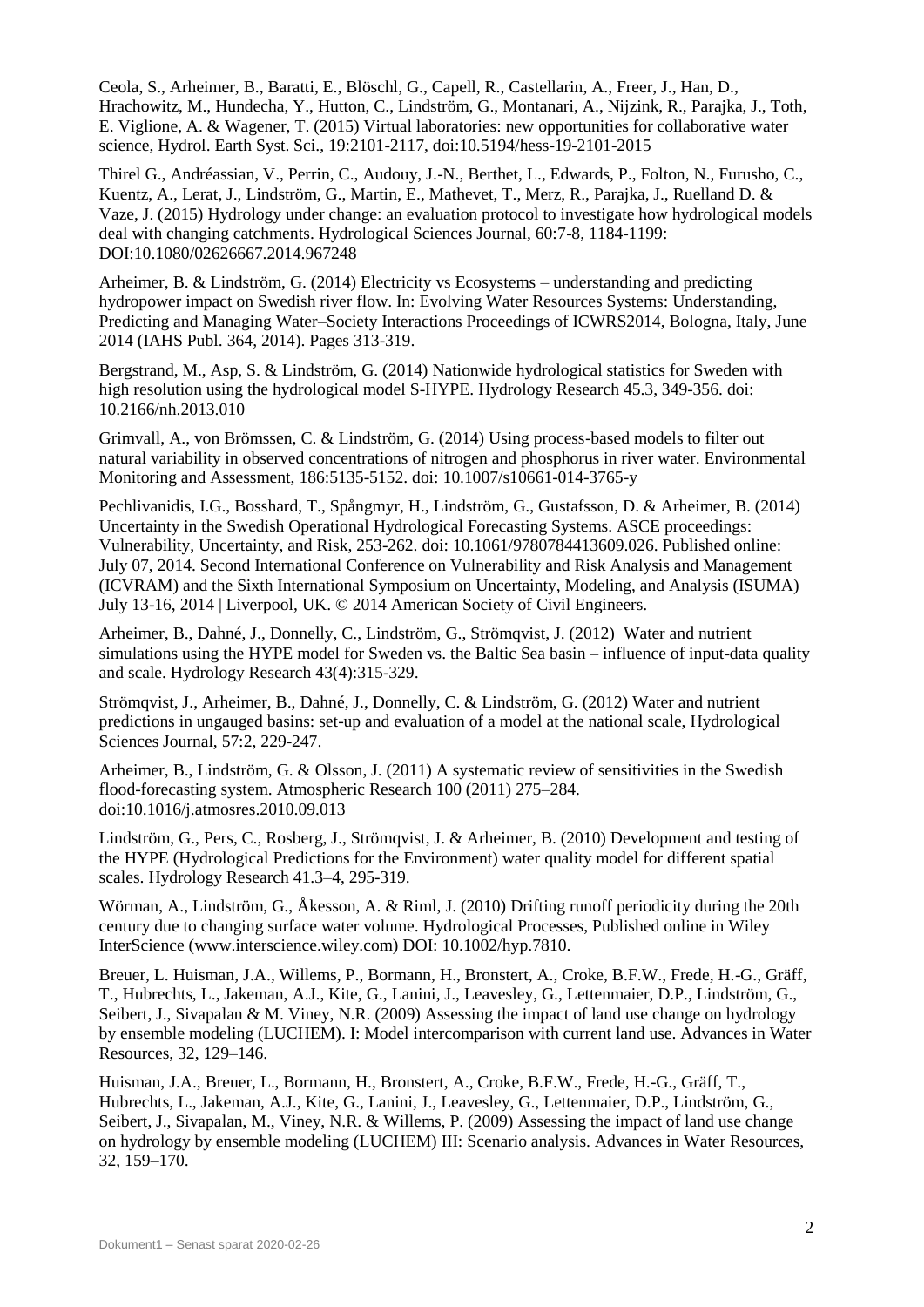Viney, N.R., Bormann, H., Breuer, L., Bronstert, A., Croke, B.F.W., Frede, H., Gräff, T., Hubrechts, L., Huisman, J.A., Jakeman, A.J., Kite, G.W., Lanini, J., Leavesley, G., Lettenmaier, D.P., Lindström, G., Seibert, J., Sivapalan, M. & Willems P. (2009) Assessing the impact of land use change on hydrology by ensemble modeling (LUCHEM) II: Ensemble combinations and predictions. Advances in Water Resources, 32, 147–158.

Olsson, J. & Lindström, G. (2008) Evaluation and calibration of operational hydrological ensemble forecasts in Sweden. Journal of Hydrology, 350, 14-24.

Johnell, A., Lindström, G., & Olsson, J. (2007) Deterministic evaluation of ensemble streamflow predictions in Sweden. Nordic Hydrology, Vol. 38 No 4-5 pp 441-450.

Lindström, G., Rosberg, J. & Arheimer, B. (2005) Parameter Precision in the HBV-NP Model and Impacts on Nitrogen Scenario Simulations in the Rönneå River, Southern Sweden. Ambio 34:7, 533- 537.

Andréasson, J., Bergström, S., Carlsson, B., Graham, L.P. & Lindström, G. (2004) Hydrological Change - Climate Change Impact Simulations for Sweden. Ambio, Volume XXXIII, Number 4-5, June 2004, pp. 228-234.

Arheimer, B., Andersson, L., Larsson, M., Lindström, G. & Pers, B.C. (2004) Modelling diffuse nutrient flow in eutrophication control scenarios. Water Science and Technology, Vol. 49, No. 3, pp. 37-45.

Lindström, G. & Alexandersson, H. (2004) Recent mild and wet years in relation to long observation records and climate change in Sweden. Ambio, Volume XXXIII, Number 4-5, June 2004, pp. 183-186.

Lindström, G. & Bergström, S. (2004) Runoff trends in Sweden 1807-2002. Hydrological Sciences Journal, Vol. 49, No. 1, pp. 69-83.

Bergström, S., Lindström, G. & Pettersson, A. (2002) Multi-variable parameter estimation to increase confidence in hydrological modelling. Hydrological Processes, 16, 413-421.

Gardelin, M., Bergström, S., Carlsson, B., Graham, L.P. & Lindström, G. (2002) Climate Change and Water Resources in Sweden - Analysis of Uncertainties. In: M. Beniston ed.., Climatic Change: Implications for the Hydrological Cycle and for Water Management. Advances in Global Change Research. Kluwer Academic Publishers, Dordrecht, 189-207.

Lindström, G., Bishop, K. & Ottosson-Löfvenius, M. (2002) Soil frost and runoff at Svartberget, northern Sweden - measurements and model analysis. Hydrological Processes, Vol. 16, No. 17, 3379- 3392.

Bergström, S., Carlsson, B., Gardelin, M., Lindström, G., Pettersson, A. & Rummukainen, M. (2001) Climate change impacts on runoff in Sweden - assessments by global climate models, dynamical downscaling and hydrological modelling. Climate Research, Vol 16, No 2, 101-112.

Pettersson, A., Brandt, M. & Lindström, G. (2000) Application of the HBV-N model to the Baltic Sea Drainage Basin. Vatten 56:7-13.

Gardelin, M. & Lindström, G. (1997) Priestley-Taylor evapotranspiration in HBV-simulations. Nordic Hydrology, Vol. 28 No. 4/5, pp. 233-246.

Lindström, G. (1997) A Simple Automatic Calibration Routine for the HBV Model. Nordic Hydrology, Vol. 28, No. 3, pp. 153-168.

Lindström, G., Johansson, B., Persson, M., Gardelin, M. & Bergström, S. (1997) Development and test of the distributed HBV-96 hydrological model. Journal of Hydrology, Vol. 201, pp. 272-288.

Zhang, X. & Lindström, G. (1997) Development of an Atomatic Calibration Scheme for the HBV Hydrological Model. Hydrological Processes, Vol. 11, pp. 1671-1682.

Zhang, X. & Lindström, G. (1996) A comparative study of a Swedish and a Chinese hydrological model. Water Resources Bulletin, October 1996, Volume 32, Number 5, pp. 985-994.

Bergström, S., Harlin, J. & Lindström, G. (1992) Spillway design floods in Sweden. I: New guidelines. Hydrological Sciences Journal, 37, 5, 505-519.